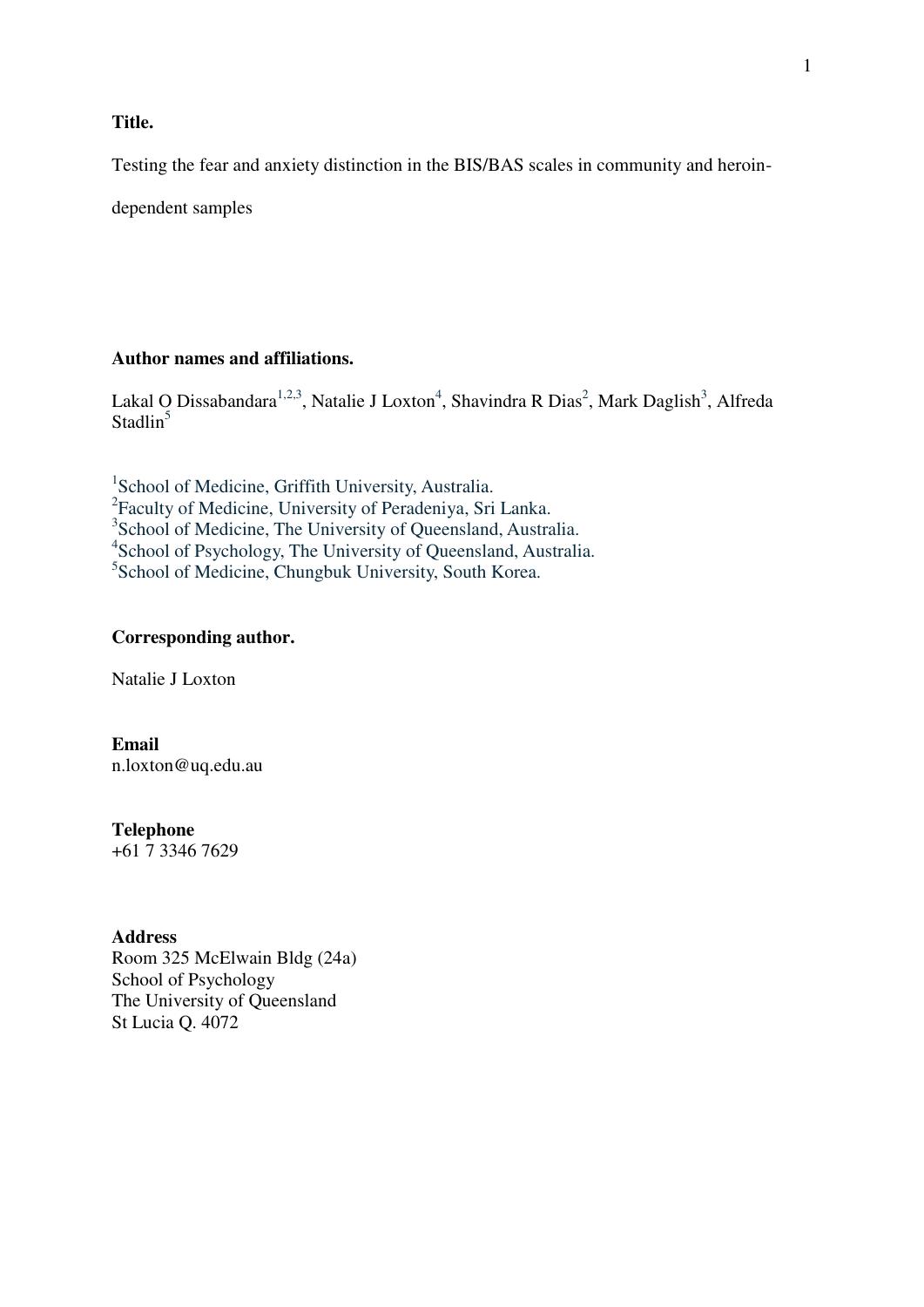#### Abstract

Gray's Reinforcement Sensitivity Theory (RST) is one of the most influential contemporary theories of personality applied to the study of psychopathology. However, recent revisions to the theory have implications for known associations between personality vulnerabilities and psychopathology when using measures based on the original theory. A proposed restructuring of a commonly used measure of the original RST, the BIS/BAS scales, as a proxy measure of the revised theory has met with some support in English-speaking countries. We sought to test the robustness of the new structure in a large non-English-speaking community sample (*N =*968) and a heroin-dependent sample (*N =* 302). Results of exploratory and confirmatory factor analysis supported the proposed 5-factor solution comprising of two "BIS" factors (BIS-Anx and BIS-Fear) and three BAS factors (Drive, Reward responsiveness, Fun seeking) as the best fitting model for both community and heroin-dependent. However, this model showed considerable ill-fit in both samples. These findings support calls for the development of new measures consistent with the revised RST for use in applied research.

#### Keywords

BIS/BAS; RST; heroin; clinical; community; psychometric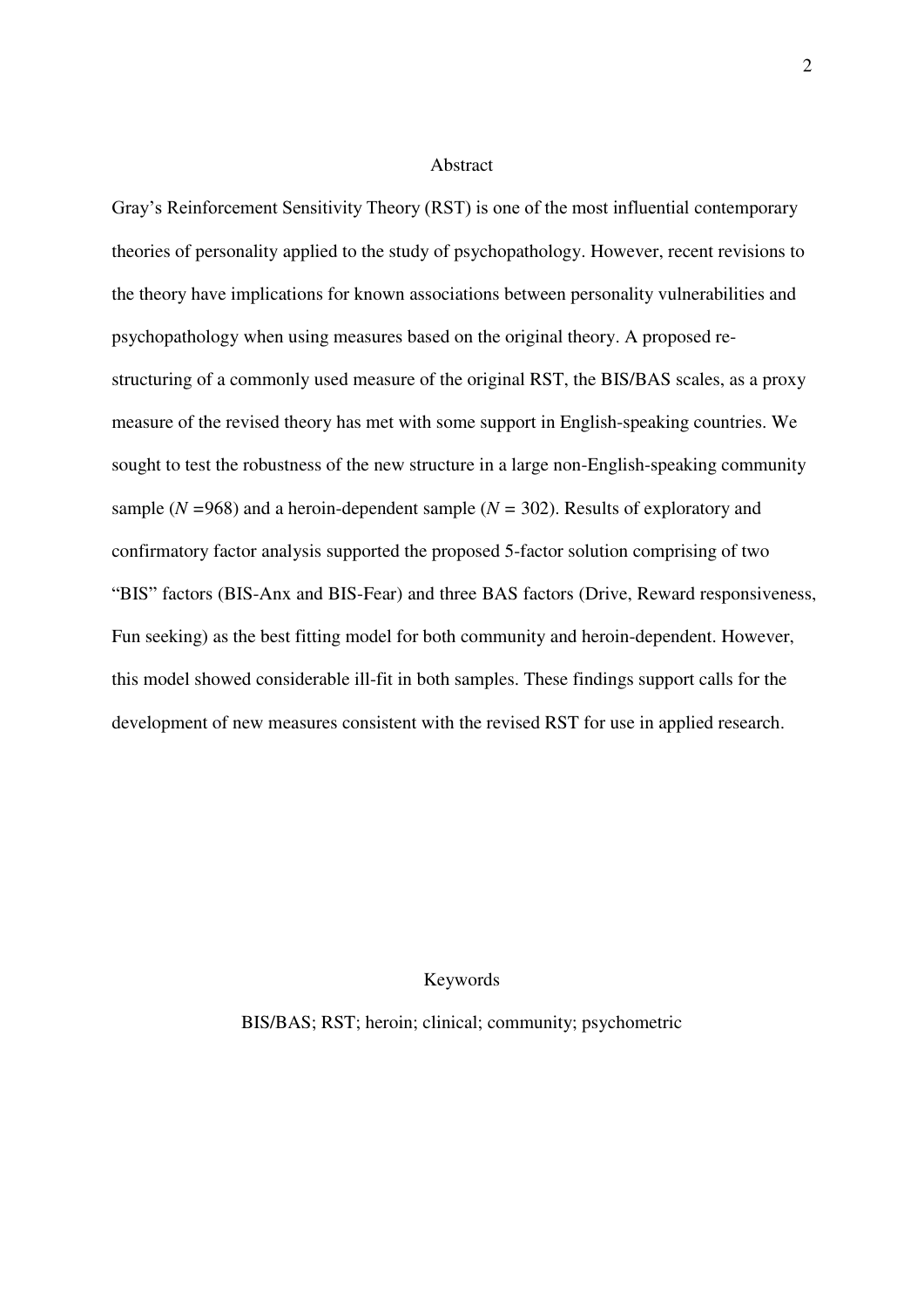### First copyedit complete. 1. Introduction

Since its original description, Gray's Reinforcement Sensitivity Theory (RST) has been one of the most researched and reviewed theories of personality [\(Gray, 1970\)](#page-13-0). In its most recent revision, RST consists of three biologically-mediated motivational systems: i) a Behavioural Approach System (BAS), which underpins individual differences in reward sensitivity in the presence of desired goals and anticipation of goal attainment leading to approach behaviour; ii) a Fight, Flight, Freeze System (FFFS), which is involved in punishment sensitivity, detecting threat and the tendency to avoid conditioned and unconditioned aversive stimuli; and iii) a Behavioural Inhibition System (BIS), which is involved in the detection and resolution of conflicts between the BAS and the FFFS when the individual is presented with inputs from both systems [\(Gray & McNaughton, 2000\)](#page-13-1). Whilst approach-avoidance conflicts are the most typical conflicts, the BIS also detects and resolves approach-approach conflicts and avoid-avoid conflict [\(Corr, 2004\)](#page-13-2). These motivational systems may be seminal for the shaping and encoding of developmental experiences, which influence functional outcomes (i.e., behavioural response, personality trait descriptors) in response to appetitive and aversive stimuli.

The utility of these systems in explaining a range of psychopathologies has been widely endorsed by applied researchers [\(Bijttebier, Beck, Claes, & Vandereycken, 2009\)](#page-13-3). For example, anxiety is associated with high BIS reactivity, depression with both high BIS and low BAS reactivity, and psychopathy with a combination of low BIS and high BAS (although there is some debate regarding whether low or high BIS is specific to certain subtypes of psychopathy; see Bijttebier et al. for a comprehensive review). One area in which RST has been fruitfully applied is in the study of addiction where high BAS reactivity is consistently associated with alcohol and drug use, but where there is considerable inconsistency in the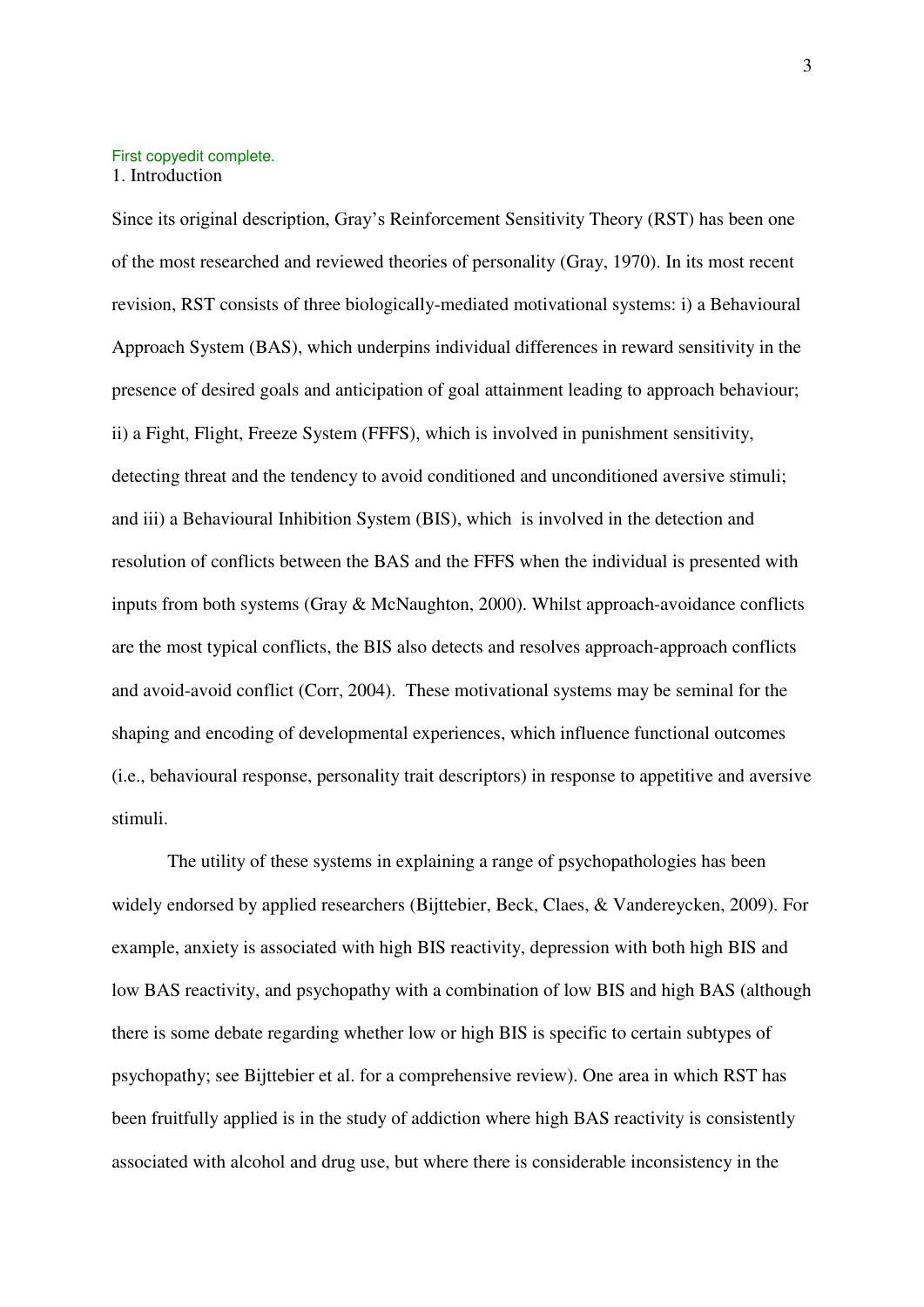association of BIS and substance use, with some studies finding no association and others finding low BIS in substance abusing populations [\(Franken, Muris, & Georgieva, 2006;](#page-13-4) [Loxton et al., 2008\)](#page-14-0). Although, the BAS has remained relatively unchanged in the revised theory, the demarcation of FFFS and BIS may assist in further understanding such inconsistent results. Given the substantial changes to the theory and potential implications of the revisions for the study of psychopathology directly associated with functioning of anxiety and fear (e.g., phobic disorders, panic disorders) and the paucity of new measures of the revised theory, attention now focuses on whether previous measures of RST (notably "BIS" related scales) can and should be used as proxy measures of the revised theory.

One of the most frequently used measures based on the original theory is Carver and White's (1994) BIS/BAS scales. This questionnaire comprises 20 four-point Likert-type items that derive a global BIS score and three BAS-related subscale scores. The BIS scale elicits respondents' reactions to cues of impending punishment, while the BAS scale yields three subscales scores: including items regarding persistence in obtaining desired goals (Drive; BAS-Drv), statements indicative of a willingness to seek out and spontaneously approach potentially rewarding experiences (Fun Seeking; BAS-FS), and items measuring anticipation and positive response towards reward (Reward Responsiveness; BAS-RR). The BIS/BAS scales have been the most translated measure of the original RST now covering a range of European and (to a far lesser extent) Asian languages [\(e.g., Loxton, et al., 2008;](#page-14-0) [Müller & Wytykowska, 2005\)](#page-14-1). The 4-factor structure of this instrument, when translated, remains unchanged although internal reliability estimates tend to be lower than those of the English version with alphas ranging from .58 (Müller & Wytykowska, 2005) to .82 [\(Dissabandara, Loxton, Dias, Daglish, & Stadlin, 2011\)](#page-13-5).

 While there was minimal change to the conceptualisation of the BAS dimension (although see Jackson, 2009) the validity and utility of the BIS scale as proxy measures of the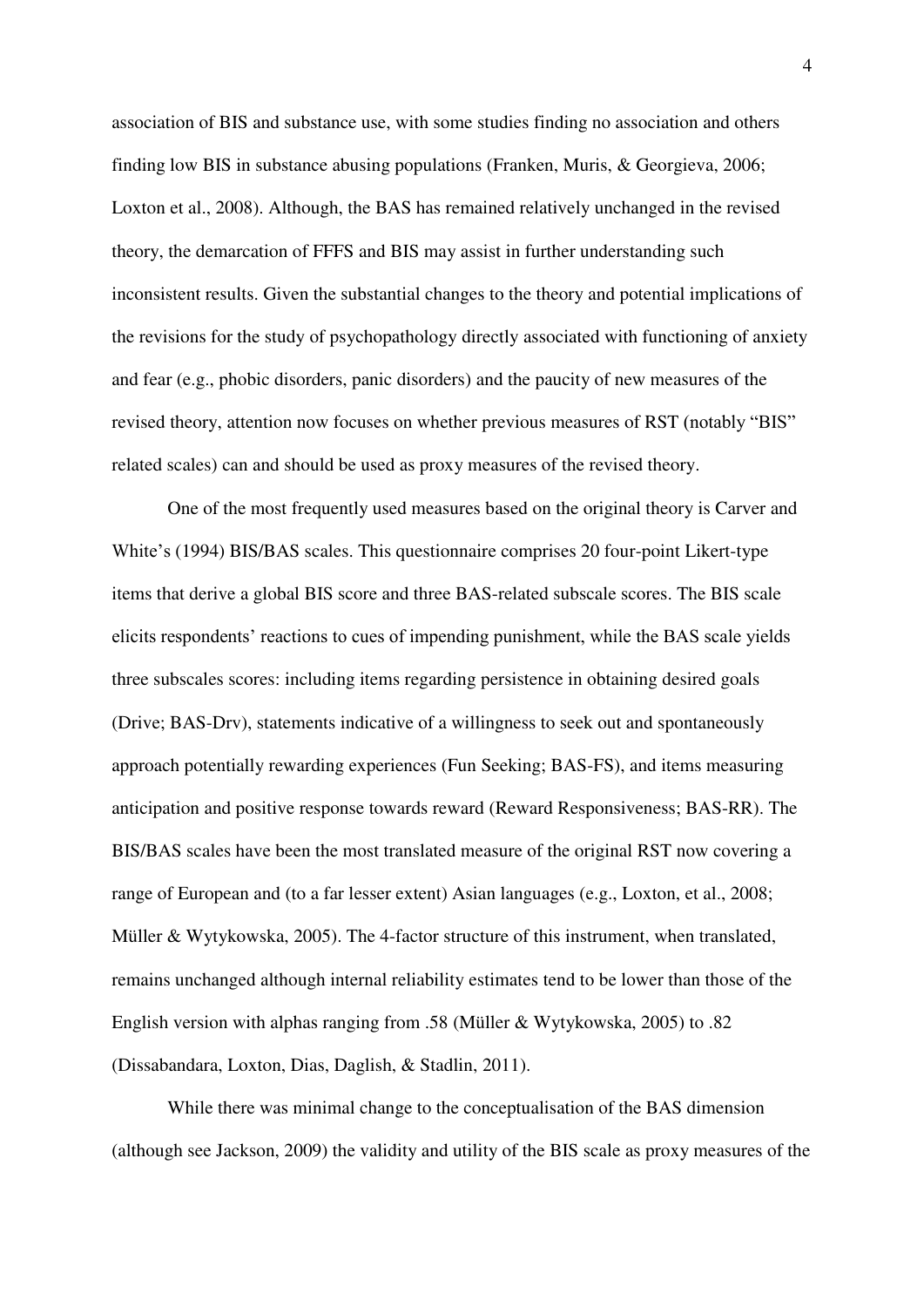revised BIS and FFFS has been of particular interest to RST researchers. [Corr and](#page-13-6)  [McNaughton \(2008\)](#page-13-6) proposed that the seven items of the BIS scale may be decomposed into items that assess fear and others that assess anxiety. For example, [Johnson, Turner, and Iwata](#page-14-2)  [\(2003\)](#page-14-2) found two items from the BIS scale: "Even if something bad is about to happen to me, I rarely experience fear or nervousness" and "I have very few fears compared to my friends" to load on a separate factor from the other five BIS items an interpreted as potentially assessing FFFS (BIS-Fear) rather than the revised BIS (BIS-Anxiety). Heym, Ferguson and Lawrence [\(2008\)](#page-14-3) subsequently suggested the inclusion of the item "If I think something unpleasant is going to happen I usually get pretty worked up" as a third BIS-Fear item. Heym et al. tested three competing structural models of the BIS scale: i) a single BIS factor model with all seven BIS items from the original scale (referred to as the "Carver & White 1994 model"), ii) a two-factor BIS model with the two BIS-Fear items found by Johnson et al. (referred to as a the "Johnson et al, 2003 model") and iii) a two-factor BIS model with the three BIS-Fear items (referred to as the "Heym et al., 2008 model"). The results supported a two-factor BIS scale with three BIS-Fear items and five BIS-Anxiety items (i.e., the "Heym et al 2008 model") having the best fit of the three models.

However, when testing the structure of the BIS scale in conjunction with the BAS scales, the two-item BIS-Fear scale (i.e., the Johnson et al., 2003 model) was supported [\(Beck, Smits, Claes, Vandereycken, & Bijttebier, 2009;](#page-13-7) [Johnson, et al., 2003;](#page-14-2) [Poythress et al.,](#page-15-0)  [2008\)](#page-15-0). In part the difference in support for the 3-item and the 2-item BIS-Fear scale may reflect differences in the samples used: Poythress et al., 2008 used a sample of offenders and Beck et al., 2009 used a sample of patients with eating disorders, while Heym et al., 2008 used a university student sample. It is possible that the additional item is a less valid measure of fear in clinical samples. To our knowledge, no study has explicitly tested the two proposed 5-factor models (using both the 2- and 3-item BIS-Fear scale) in a non-clinical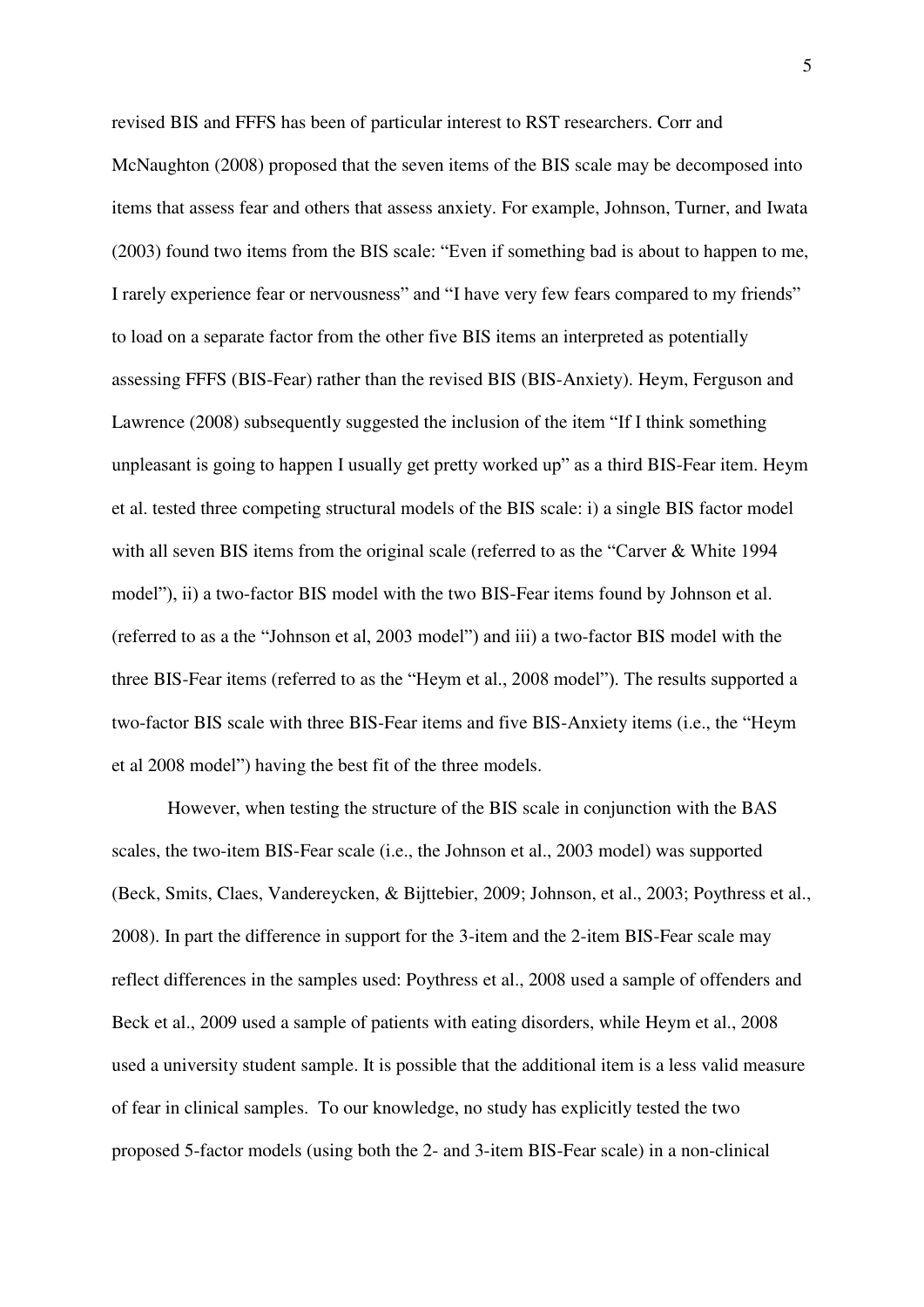sample. Moreover, to date a non-English version has not been tested. This is important as applied researchers across a range of countries look to measures that successfully assess the revised RST.

Given the revision of RST and the relative lack of purpose-built measures (at least until recently, e.g., Jackson, 2009) and that the BIS/BAS scale have been translated into a host of languages, the aim of the current study was to test the two versions of the 5-factor BIS/BAS scales of a Sinhalese (Sri Lankan) version of the scale using i) a large community sample of men and women and ii) a clinical sample of dependent heroin users.

### 2. Method

#### 2.1 Participants

We recruited a community sample of 968 Sri Lankans (65% male) with the ability to read and understand Sinhalese with the help of welfare organizations of villages, businesses, schools, university and government organizations. Participants were from a wide range of social backgrounds including students, medical officers, teachers, clerical staff, businessmen, labourers, police and security personnel, executives and retired workers. The mean age was 24.8 years (*SD* = 10.1). The second group comprised 306 Sri Lankan male heroin users who fulfilled the DSM -IV criteria for opioid dependence, recruited from a rehabilitation centre. The mean age of this sample was  $33.9$  years  $(SD = 7.8)$ .

## 2.2 Measure

We used the Sinhalese version of the BIS/BAS scales which consists of 24 items: 20 items measuring the three BAS-related scales; BAS-RR, BAS-FS, BAS-Drv, the two BIS/FFFS-related scales; BIS-Fear, BIS-Anxiety, plus four filler items [\(Dissabandara, et al.,](#page-13-5)  [2011\)](#page-13-5). Each item was scored using a four point Likert scale, ranging from 1(strongly agree) to 4 (strongly disagree) and re-scored when calculating scale scores such that a high score is indicative of a higher level of the trait. Only the 20 BIS/BAS items were included in the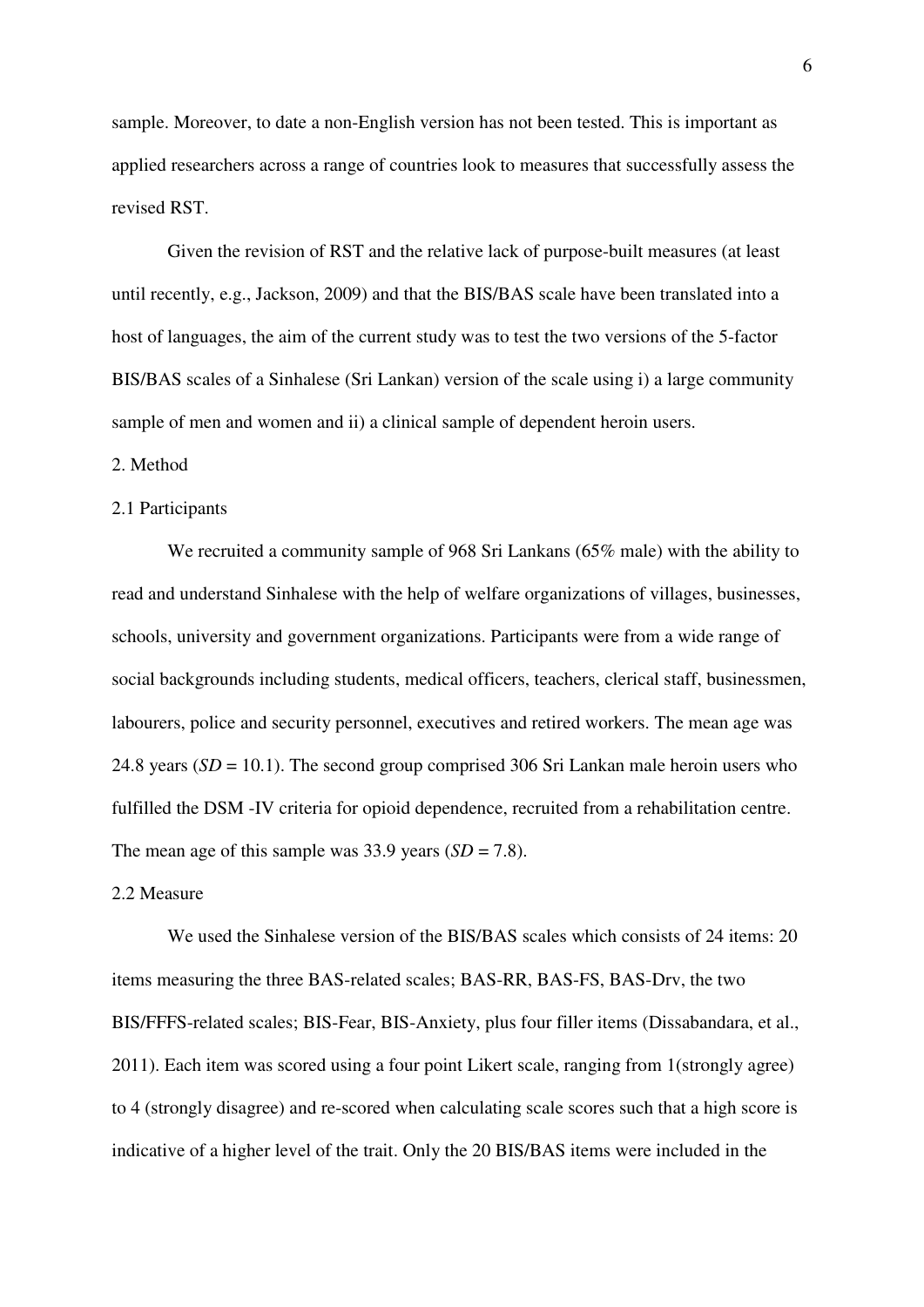analyses. Dissabandara et al., 2011 found adequate internal consistency for the three BAS scales with Cronbach alphas from .73 - .82 although the BIS scale alpha was low .62 in a university sample.

## 2.3 Procedure

The BIS/BAS questionnaire was given to participants to complete in large groups under the direct supervision of a team of research assistants as part of a larger genetic association study. Ethical approval was obtained from the committee of research and ethical review of the Faculty of Medicine, University of Peradeniya and written informed consent was obtained from all participants.

#### 2.4 Statistical Analyses

As there have been several competing models published we decided to perform an exploratory factor analysis (EFA) of the BIS/BAS. Similar methods have been used in previous studies testing this structure (e.g., Poythress et al., 2008). A randomised sub-sample of 504 participants from the community sample was selected for the EFA. A Principal Component Analysis using a direct oblimin rotation was used to derive the factor structure. An oblique rotation was chosen as previous studies have found moderate intercorrelations between the BIS-Anx and BIS-Fear scales and between the BAS subscales (e.g., Beck et al., 2009, Heym et al., 2008, Poythress et al., 2008). EFA was followed by confirmatory factor analyses (CFA) on the remaining sub-sample of the community sample  $(n = 464)$  testing the following four models: 1) a two-factor BIS/BAS model, 2) a four-factor "Carver and White" model (BAS-FS/BAS-Drv/BAS-RR/BIS), 3) a five-factor "Johnson et al" model (BAS-FS/BAS-Drv/BAS-RR/5-item BIS-Anx/2-item BIS-Fear) and 4) a five-factor "Heym et al." model (BAS-FS/BAS-Drv/BAS-RR/4-item BIS-Anx/3-item BIS-Fear). These four models were subsequently tested in a sample of heroin-dependent men to assess the replication of the models in a clinical sample. This sample was chosen as substance dependence has been a key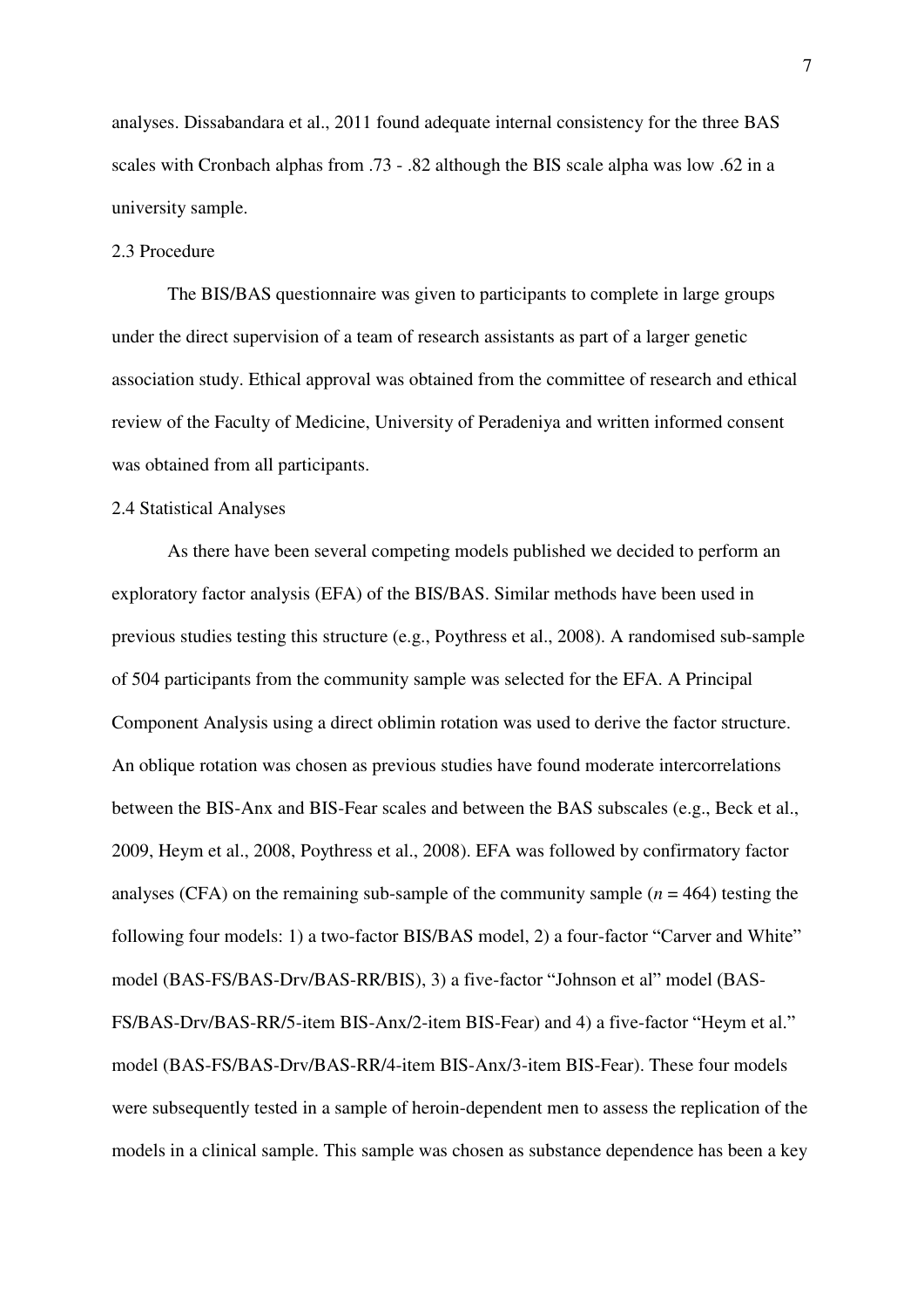area of research using RST (e.g., Loxton et al., 2008), yet little psychometric examination of measures has been used in these populations.

CFA models were tested using AMOS 18 statistical software [\(Arbuckle, 2009\)](#page-13-8). All items were forced to load only on their respective factors and factors were allowed to covary as per previous studies finding moderate correlation between the factors (e.g., Poythress et al., 2008). Covariance matrices were analysed using Maximum Likelihood Estimation. Multiple indices were used to evaluate model fit. The chi-square  $(\chi^2)$  goodness of fit index statistic, Root Mean Squared Error of Approximation (RMSEA), Comparative Fit Index (CFI), Adjusted Goodness of Fit Index (AGFI) and Standardised Root Mean Residual (SRMR) were used to test for fit between the observed and implied variance-covariance matrices. For a fit to be acceptable, RMSEA and SRMR should be < 0.06 and < 0.08 respectively, and CFI and AGFI > 0.90 [\(Hu & Bentler, 1999\)](#page-14-4). As the two-factor, four-factor and the five-factor models are nested, a  $\chi^2$  difference test was conducted to test relative fit. As the two five-factor models are not nested the  $\chi^2$  difference test is inappropriate and the difference between the two was assessed using Akaike Information Criteria (AIC) with a lower AIC suggestive of better fit. Subscale inter-correlations and internal consistency were assessed using SPSS 18.

## 3. Results

## 3.1 Data screening

Less than 5% data were missing and were estimated using the expectation maximum algorithm. All scales were normally distributed for both community samples with no evidence of skew or univariate outliers. All scales with the exception of the BIS total and BIS-Anx were normally distributed for the heroin use sample. The BIS total and BIS-Anx were mildly negatively skewed with no evidence of univariate outliers. Multivariate outliers were examined using Mahalanobis distance and were removed, leaving 498 in community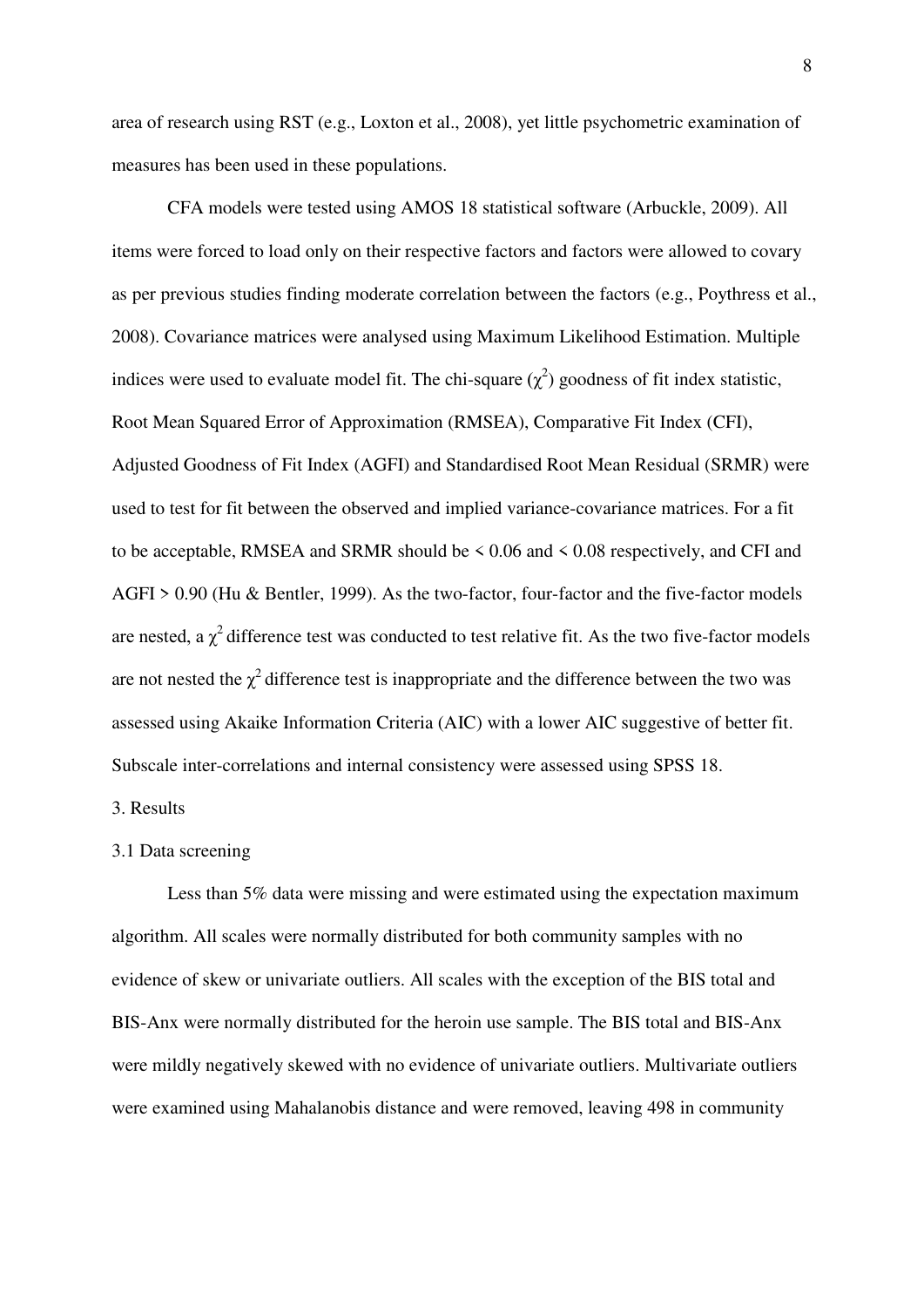sub-sample 1 (for EFA) and 458 in community sub-sample 2 (for CFA) and 302 in the heroin-dependent sample.

3.2 Exploratory factor analysis of the first sub-sample of the community cohort

Kaiser-Meyer-Olkin (KMO) index (0.78) and Bartlett's test of sphericity  $\chi^2$  (190) = 2273,  $p \leq 0.001$  indicated there were sufficient inter-correlations in the data to proceed with Principal Components Analysis. The EFA yielded five components according to Kaiser's criteria of Eigenvalues above 1, accounting for 54% of the variance in the data. Examination of the scree plot also suggested a five-component solution. The factor loadings of BIS/BAS items after rotation are shown in Table 1. Although the five factor solution was somewhat consistent with that obtained by Heym et al. it is noteworthy that the "BIS-Anx" item "I feel pretty worried or upset when I think or know somebody is angry at me" loaded on the BIS-Fear component while the item "I have very few fears compared to my friends" cross-loaded on both BIS-Fear and BIS-Anxiety components. All BAS items loaded on their expected components.

## 3.3 Confirmatory factor analysis

The results of the CFA analyses using the second community sub-sample and the sample of dependent heroin users are given in the Table 2. As shown, multiple fit indices for the two-factor model for the community sample were not acceptable. The four-factor model was a significantly better fit to the data compared to the two-factor model ( $\chi^2$ <sub>diff</sub> (5) = 533.61, *p* < .001). However, overall indices of fit were poor. The five-factor "Johnson" model was not a significant improvement on the typical four-factor Carver and White (1994) model. AIC indicated that, Heym et al.'s 5-factor model ( $AIC = 527$ ) was a better fit for the data than Johnson et al.'s 5-factor model (AIC = 537). The 5 factor model as described by Heym et al., 2008 was the best fitting model for the data compared to both the two factor  $(\chi^2_{\text{diff}}(9))$  =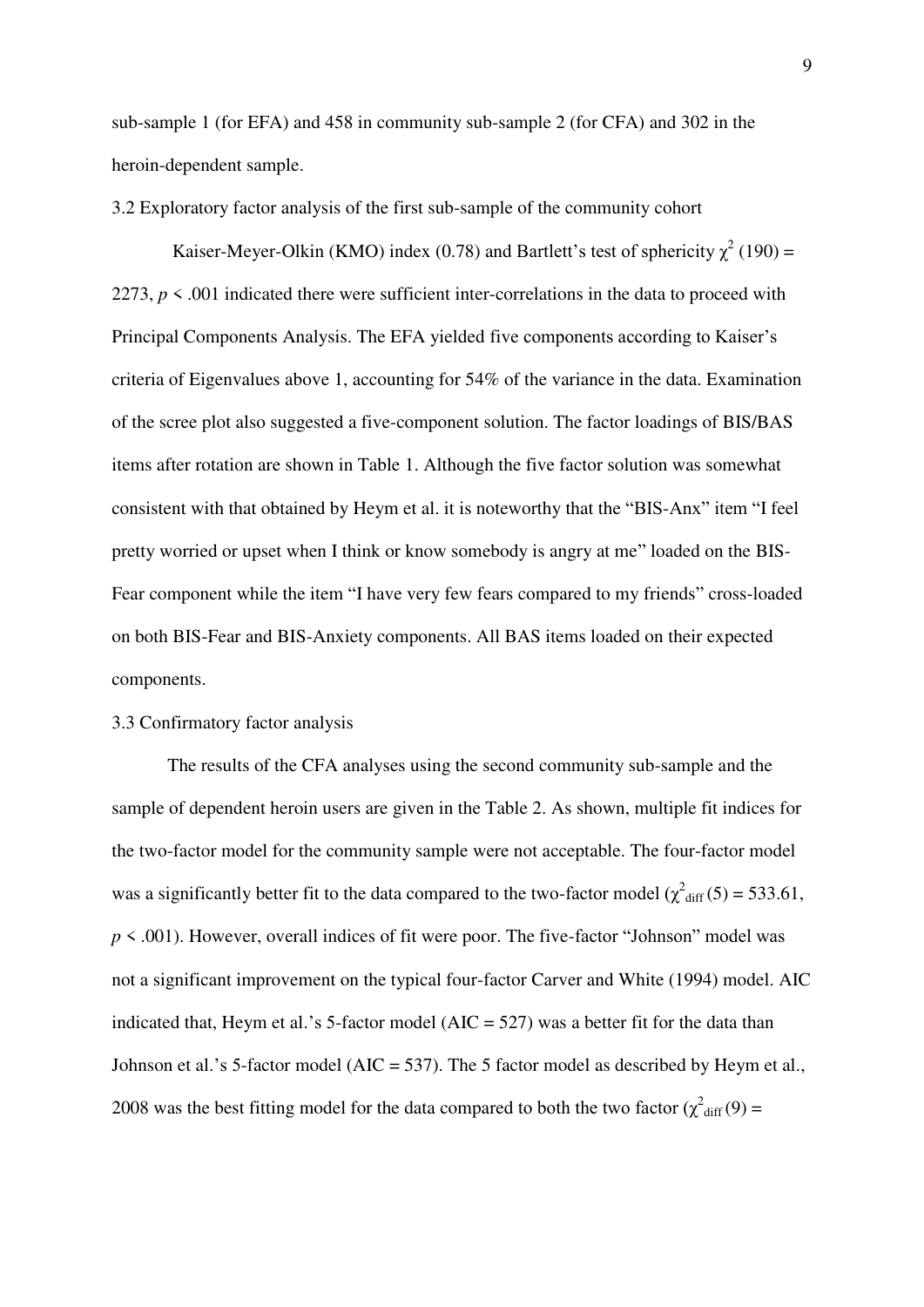550.66,  $p \le 0.001$ ) and the four factor models ( $\chi^2$ <sub>diff</sub> (4) = 16.87,  $p \le 0.01$ ). However, the fit indices suggested generally poor fit to the data.

The CFA of the heroin-dependent sample revealed similar results to the community sample with the Heym et al. five-factor model being a significantly better fit to the data compared to the two-factor ( $\chi^2$ <sub>diff</sub> (9) = 325.25, *p* < .001), the four-factor models ( $\chi^2$ <sub>diff</sub> (4) = 83.54,  $p \le 0.001$ ) and Johnson et al.'s 5-factor model (476 vs 555, respectively). Again, the fit of this model was poor with all fit indices below the recommended cutoffs. Given the slight skew for the BIS-Anxiety scale bootstrapping was performed to assess whether skew played an undue influence on model fit. However, there was little change to overall model fit or factor loadings when correcting for skew.

## 3.4 Internal consistency and correlations among BIS and BAS subscales

Cronbach's alpha values and the results of bivariate correlation among BIS/BAS subscales in both the community (CFA sample) and heroin-dependent samples are shown in Table 3. As shown, the alpha values of BAS subscales for the community group were higher compared to BIS subscales and the total BIS scale. The total BIS and the two BIS-Anx/BISfear were very low. In the heroin sample, the BIS-Anxiety and BIS-total scales showed acceptable internal consistency while the BIS-Fear scale was extremely poor. Investigating the low internal consistency in this sample, it was found that the question "I have very few fears compared to my friends" was negatively associated with the total BIS-Fear score (*r =-* .21). The three BAS scales were also lower than considered desirable although similar to previous studies (e.g., Müller & Wytykowska, 2005). As previously found, in both samples the two BIS subscales positively correlated with each other, as were the 3 BAS scales. In addition, BIS-Anxiety was significantly positively correlated with BAS-RR in both the community and heroin-dependent samples.

### 3.5 Group differences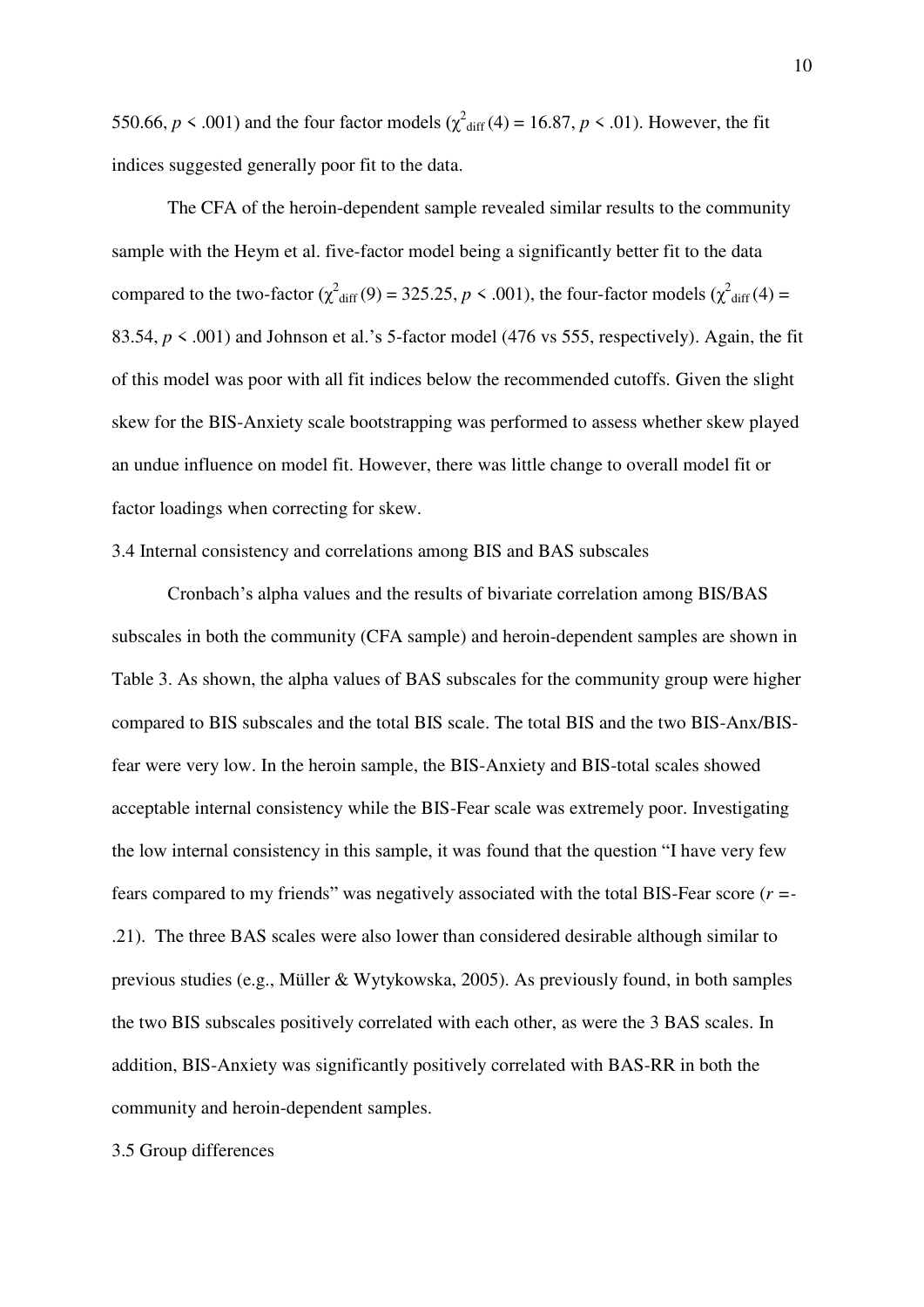The heroin-dependent group were significantly more reward sensitive than the community group while there was no difference on the total BIS, nor on the BIS-Anxiety or BIS-Fear scales.

## 4. Discussion

In this study we examined the factor structure of Carver and White's BIS/BAS scale in a community and a clinical sample from a non-English speaking population (Sinhalese). While the 5-factor structure as proposed by Heym et al., 2008 showed the better fit relative to a two-factor and four-factor structure in community and heroin samples, indices of overall fit and internal consistency were low and suggest problems with using this scale as a measure of the revised RST, at least when translated. We discuss these issues in detail below.

Consistent with recent findings, we observed a 5-factor solution as a better fit for our data using both exploratory and confirmatory approaches in both community and clinical samples (Beck et al., 2009, Johnson et al., 2003, Poythress et al., 2008). Whilst we replicated Heym et al.'s (2008) findings of a BIS-Fear subscale consisting of three items in the community sample and found this to be a superior fit to the other tested models, the Heym et al model still showed considerable ill-fit with the data. While we may consider the ill-fit to potentially be due to the use of a translated measure, we note that we previously found adequate fit in a sample of Sri Lankan university students using the same measure. However, we did find the same problematic BIS-fear item "I have few fears compared to my friends" in the current sample to also be problematic in the Sri Lankan university sample. This suggests that this item may not be a valid or reliable measure of fear/BIS in the Sinhalese language.

In accord with poor fit, the alpha value of the BIS-Fear scale was very low in both samples. However, this is consistent with two of the three previous studies reporting low alpha levels for the BIS-Fear scale [\(.63, Beck et al., 2008 & .54, Keiser & Ross, 2011\)](#page-14-5). Furthermore, while the internal consistency of the total BIS scale was acceptable in the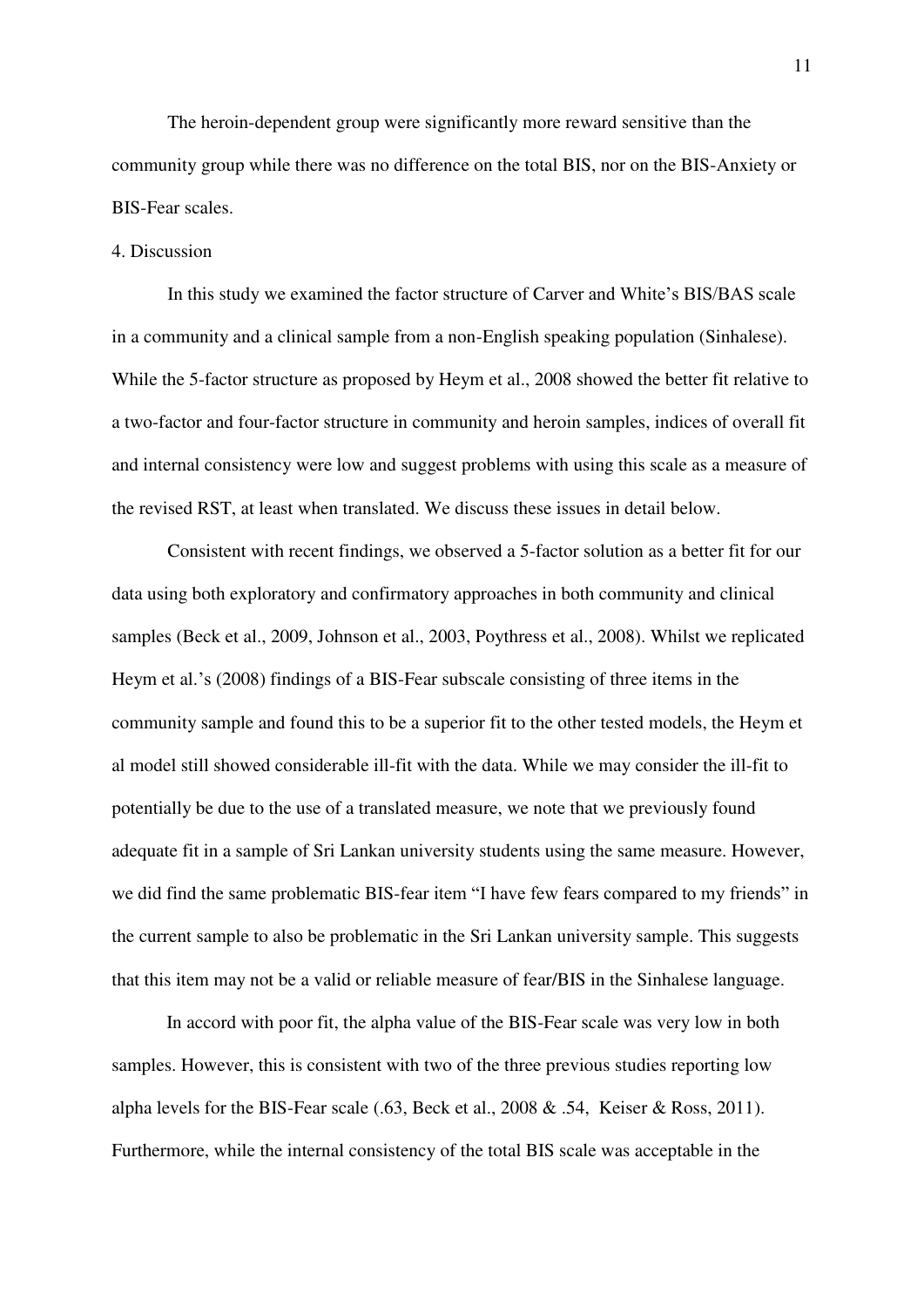heroin group (as was the BIS-Anxiety subscale) it was low in the community sample. It could be claimed that a low BIS total alpha simply reflects the existence of the two separate BIS-Anxiety and BIS-Fear factors as found in the EFA/CFAs. This is supported by the much lower inter-correlation between the two BIS subscales in the community sample and the much higher correlation between the two scales in the heroin sample. This suggests that the two constructs (fear and anxiety) are more closely aligned (at least in terms of self-report) in the heroin sample than in the community sample. However, we also note similarly high intercorrelations in other non-clinical samples (e.g.,  $r = .5$ , Heym et al., 2008,  $r = .54$ , Keiser & Ross, 2011) and in an eating disorder sample (*r =* .68, Beck et al., 2009). This raises questions as to the distinction between fear and anxiety, particularly in clinical populations.

Mean scores on BAS scales and the total BIS scale were similar those found in previous studies using translated scales (Loxton et al., 2008, Dissabandura et al., 2011). As typically found, heroin-dependent participants scored significantly higher on the BAS scales than the community group [\(Loxton et al., 2008, Franken, et al., 2006\)](#page-13-4). The lack of difference on the BIS scale reflects the lack of difference between drug-using and community samples found in some studies (e.g., Franken et al.), but not others in which drug-dependent groups were significantly higher (e.g., Loxton et al.). Again, this reflects the literature on the inconsistent association between BIS and drug use.

This study sought to investigate the potential for the parsing of the BIS scale into a Fear and Anxiety component to assess the utility of the revised RST in the study of psychopathology. This is of particular importance as according to the revised theory the FFFS and BIS systems have distinct behavioral, emotional and motivational outputs: FFFSmediated fear motivates movement away from danger (defensive avoidance), while r-BISmediated anxiety motivates cautious movement toward potential danger (defensive approach, [McNaughton & Corr, 2004;](#page-14-6) [Perkins, Kemp, & Corr, 2007\)](#page-15-1). However, as demonstrated here,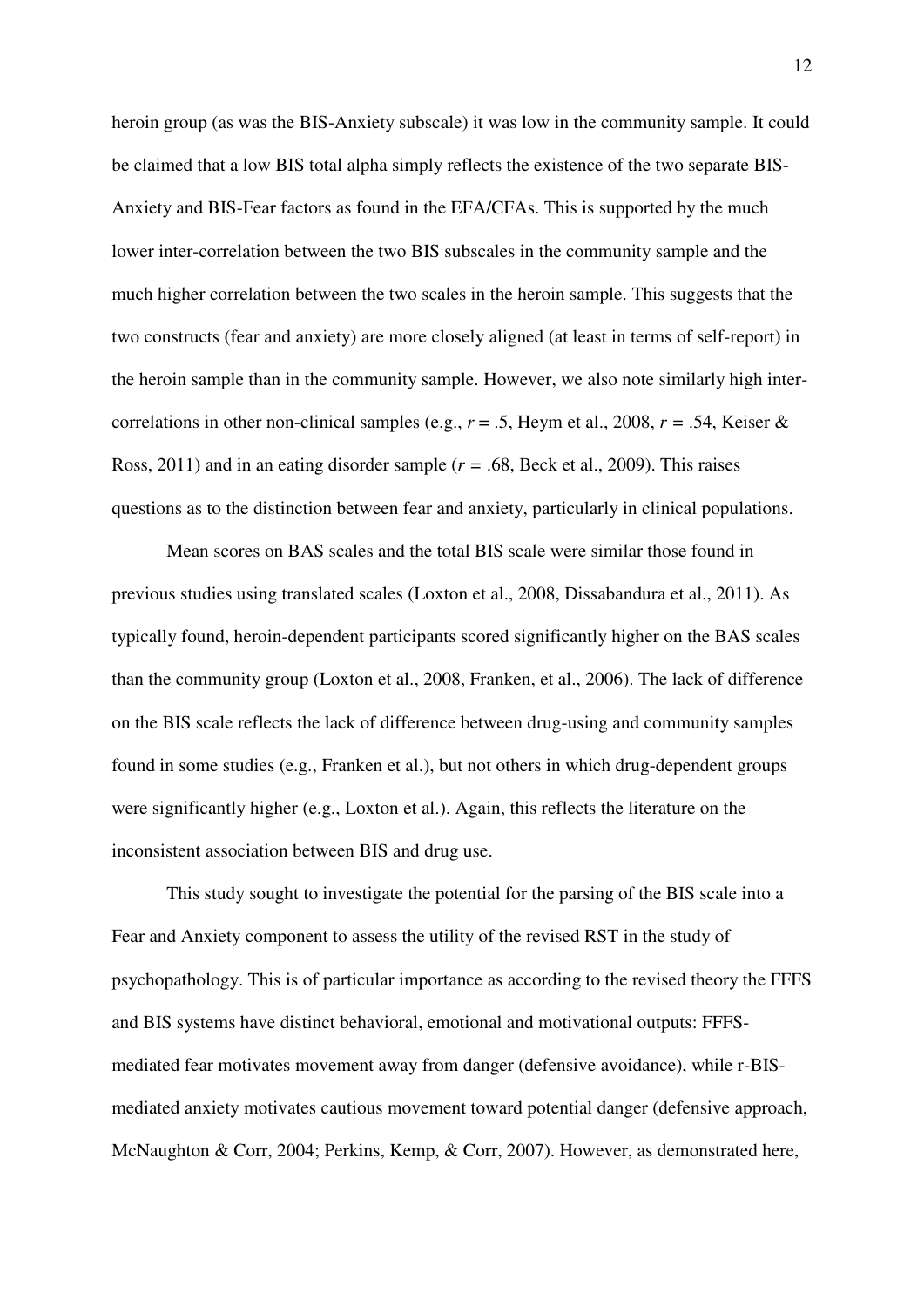whilst admirable attempts have been made to modify measures of the old RST to offer proxy measures of both r-BIS and FFFS, this restructuring still shows a number of psychometric problems. In part, this may be due to the original BIS scale being limited in items assessing approach behavior in light of threats that cannot be avoided (BIS-mediated behaviour) and avoidance of those that can (FFFS-mediated behaviour) as dictated by the revised theory. We reiterate the conclusion of Poythress et al. (2008) that the original BIS scale captures anxiety and negative affect but not fear. Indeed, in this study the BIS-fear scale was the most problematic of the scales.

To that end, we endorse the development of new measures explicitly designed to assess the revised theory. At least one new scale has been developed to fill this gap [\(Jackson,](#page-14-7)  [2009\)](#page-14-7) and the use of threat scenarios are also proving an alternative method to assessing the revised theory [\(Perkins & Corr, 2006;](#page-15-2) [Perkins, et al., 2007\)](#page-15-1). Such approaches could very easily be incorporated in future applied research such as the study of addictive processes. At the very least, caution should be taken when interpreting results using existing BIS items as indices of fear.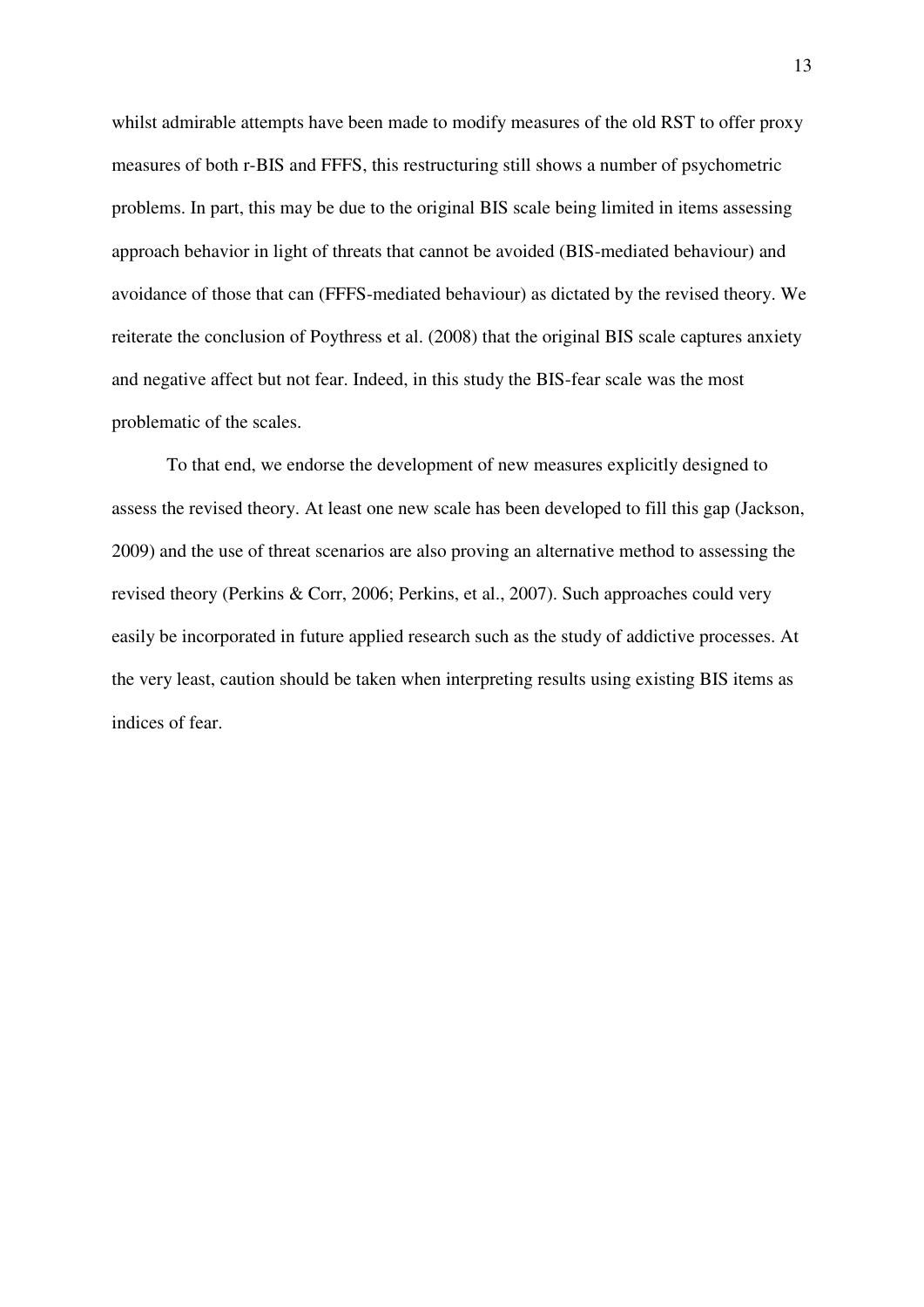#### References

<span id="page-13-8"></span>Arbuckle, J. L. (2009). *Amos 18 User's Guide*. Chicago: SPSS.

- <span id="page-13-7"></span>Beck, I., Smits, D. J. M., Claes, L., Vandereycken, W., & Bijttebier, P. (2009). Psychometric evaluation of the behavioral inhibition/behavioral activation system scales and the sensitivity to punishment and sensitivity to reward questionnaire in a sample of eating disordered patients. *Personality and Individual Differences, 47*, 407-412.
- <span id="page-13-3"></span>Bijttebier, P., Beck, I., Claes, L., & Vandereycken, W. (2009). Gray's Reinforcement Sensitivity Theory as a framework for research on personality-psychopathology associations. *Clinical Psychology Review, 29*, 421-430.
- <span id="page-13-2"></span>Corr, P. J. (2004). Reinforcement sensitivity theory and personality. *Neuroscience & Biobehavioral Reviews, 28*, 317-332.
- <span id="page-13-6"></span>Corr, P. J., & McNaughton, N. (2008). Reinforcement Sensitivity Theory and personality. In P. J. Corr (Ed.), *The Reinforcement Sensitivity Theory of Personality* (pp. 155-187). Cambridge: Cambridge University Press.
- <span id="page-13-5"></span>Dissabandara, L. O., Loxton, N. J., Dias, S. R., Daglish, M., & Stadlin, A. (2011). Psychometric properties of three personality inventories translated to Sinhalese. *Sri Lanka Journal of Psychiatry, 2*, 13-17.
- <span id="page-13-4"></span>Franken, I. H. A., Muris, P., & Georgieva, I. (2006). Gray's model of personality and addiction. *Addictive Behaviors, 31*, 399-403.
- <span id="page-13-0"></span>Gray, J. A. (1970). The psychophysiological basis of introversion-extraversion. *Behaviour Research and Therapy, 8*, 249-266.
- <span id="page-13-1"></span>Gray, J. A., & McNaughton, N. (2000). *The neuropsychology of anxiety: An enquiry into the functions of the septo-hippocampal system* (2nd ed.). Oxford: Oxford University Press.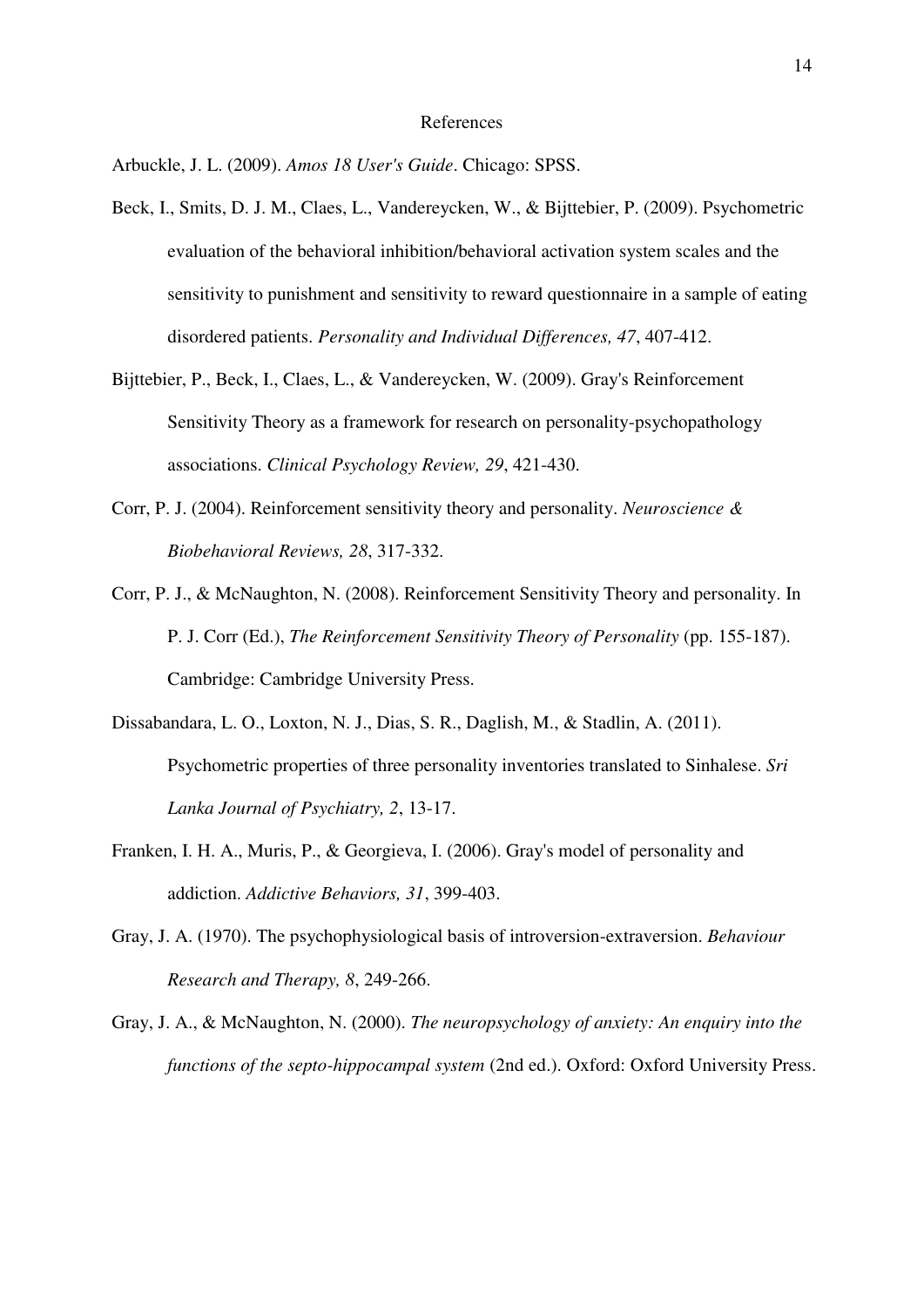- <span id="page-14-3"></span>Heym, N., Ferguson, E., & Lawrence, C. (2008). An evaluation of the relationship between Gray's revised RST and Eysenck's PEN: Distinguishing BIS and FFFS in Carver and White's BIS/BAS scales. *Personality and Individual Differences, 45*, 709-715.
- <span id="page-14-4"></span>Hu, L., & Bentler, P. (1999). Cutoff criteria for fit indexes in covariance structural analysis: conventional criteria versus new alternatives. *Structural Equation Modeling, 6*, 1-55.
- <span id="page-14-7"></span>Jackson, C. (2009). The Jackson-5 Scales of revised Reinforcement Sensitivity Theory (r-RST) and their application to functional and dysfunctional real world outcomes. *Journal of Research in Personality, 43*, 556-569.
- <span id="page-14-2"></span>Johnson, S., Turner, R. J., & Iwata, N. (2003). BIS/BAS levels and psychiatric disorder: An epidemiological study. *Journal of Psychopathology and Behavioural Assessment, 25*, 25-36.
- <span id="page-14-5"></span>Keiser, H. N., & Ross, S. R. (2011). Carver and Whites' BIS/FFFS/BAS scales and domains and facets of the Five Factor Model of personality. *Personality and Individual Differences, 51*, 39-44.
- <span id="page-14-0"></span>Loxton, N. J., Wan, V. L.-N., Ho, A. M.-C., Cheung, B. K.-L., Tam, N., Leung, F. Y. K., & Stadlin, A. (2008). Impulsivity in Hong Kong-Chinese club-drug users. *Drug and Alcohol Dependence, 95*, 81-89.
- <span id="page-14-6"></span>McNaughton, N., & Corr, P. J. (2004). A two-dimensional neuropsychology of defense: Fear/anxiety and defensive distance. *Neuroscience & Biobehavioral Reviews, 28*, 285- 305.
- <span id="page-14-1"></span>Müller, J. M., & Wytykowska, A. M. (2005). Psychometric properties and validation of a Polish adaptation of Carver and White's BIS/BAS scales. *Personality and Individual Differences, 39*, 795-805.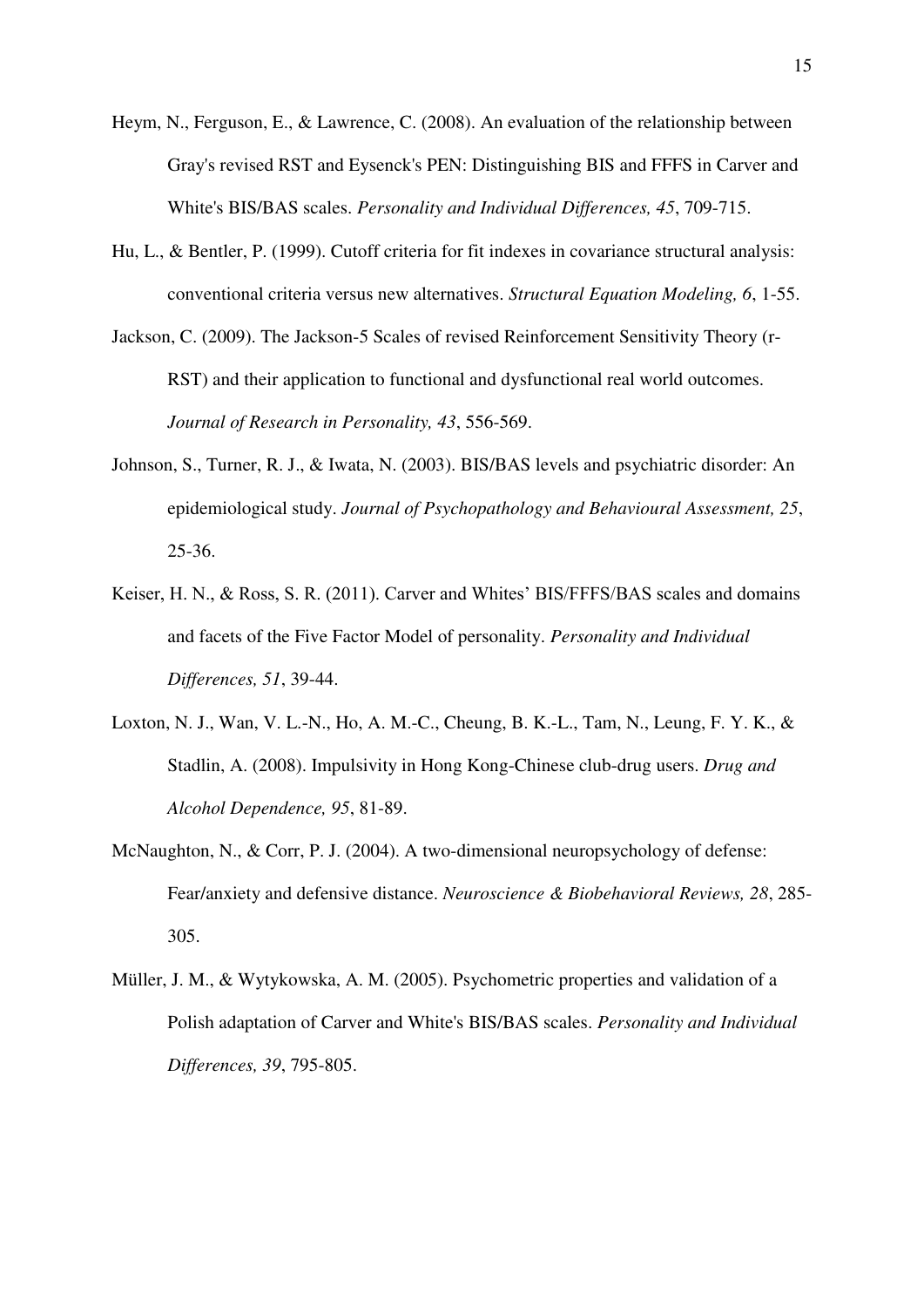<span id="page-15-2"></span>Perkins, A. M., & Corr, P. J. (2006). Reactions to threat and personality: Psychometric differentiation of intensity and direction dimensions of human defensive behaviour. *Behavioural Brain Research, 169*, 21-28.

- <span id="page-15-1"></span>Perkins, A. M., Kemp, S. E., & Corr, P. J. (2007). Fear and anxiety as separable emotions: An investigation of the revised reinforcement sensitivity theory of personality. *Emotion, 7*, 252-261.
- <span id="page-15-0"></span>Poythress, N. G., Skeem, J. L., Weir, J., Lilienfeld, S. O., Douglas, K. S., Edens, J. F., & Kennealy, P. J. (2008). Psychometric properties of Carver and White's (1994) BIS/BAS scales in a large sample of offenders. *Personality and Individual Differences, 45*, 732-737.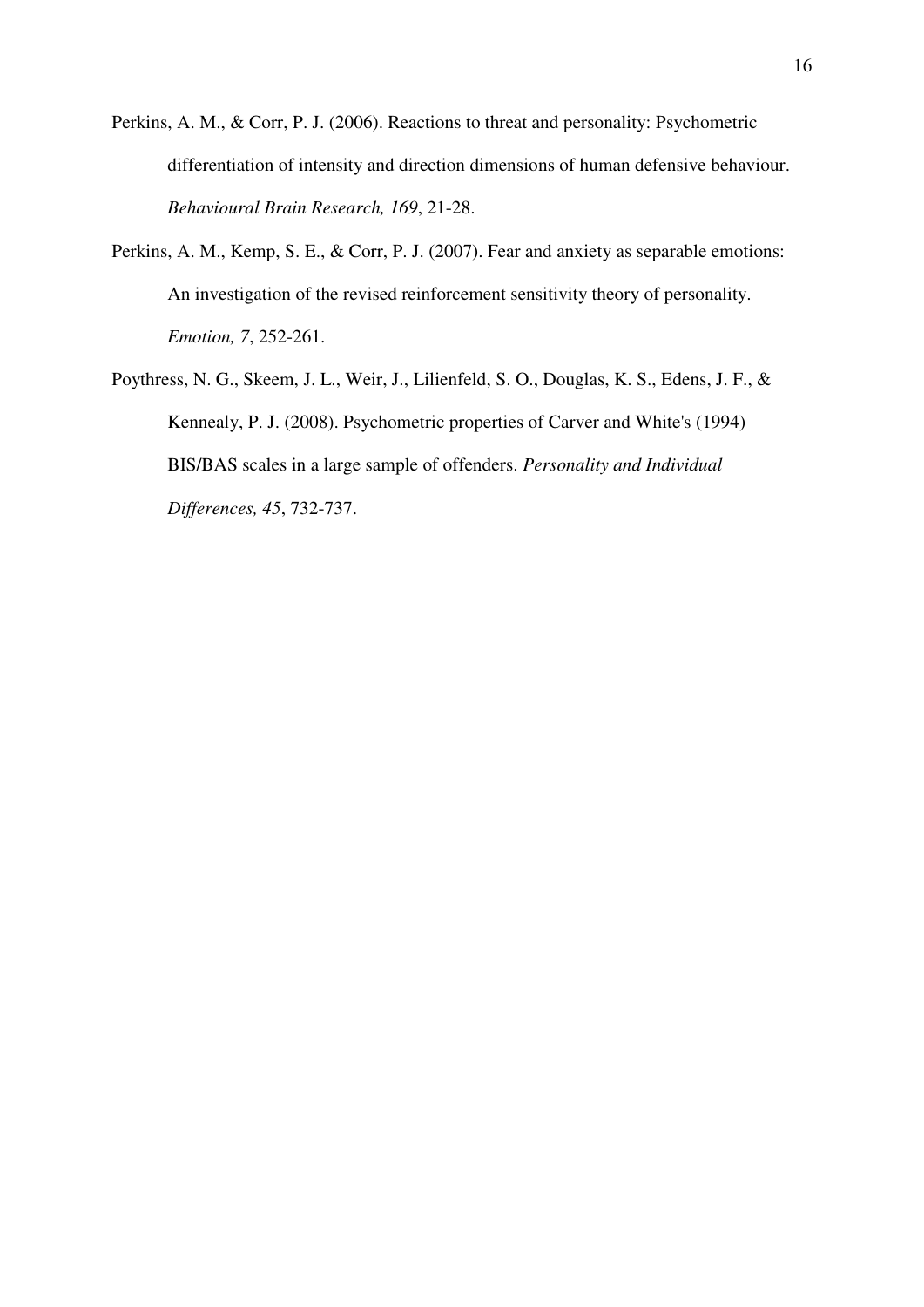# Table 1

# *Results of Principle Components Analysis of the community sub-sample 1 (N = 504) using an*

*oblimin rotation* 

|                                                                                               | Component    |                |        |                |        |  |
|-----------------------------------------------------------------------------------------------|--------------|----------------|--------|----------------|--------|--|
|                                                                                               | $\mathbf{1}$ | $\overline{2}$ | 3      | $\overline{4}$ | 5      |  |
| <b>BIS-Anxiety</b>                                                                            |              |                |        |                |        |  |
| 8. Criticism or scolding hurts me quite a bit                                                 | $-.07$       | .28            | $-.03$ | .14            | $-.55$ |  |
| 13. I feel pretty worried or upset when I think or know<br>somebody is angry at me            | .27          | .43            | .03    | $-.22$         | $-.29$ |  |
| 19. I feel worried when I think I have done poorly at<br>something important                  | .16          | .01            | .01    | $-.15$         | $-.59$ |  |
| 24. I worry about making mistakes.                                                            | $-.10$       | .01            | $-.02$ | .11            | $-.73$ |  |
| <b>BIS-Fear</b>                                                                               |              |                |        |                |        |  |
| 2. Even if something bad is about to happen to me, I<br>rarely experience fear or nervousness | .03          | .67            | $-.02$ | $-.01$         | $-.11$ |  |
| 22. I have very few fears compared to my friends                                              | $-.10$       | .66            | .02    | .03            | .53    |  |
| 16. If I think something unpleasant is going to happen I<br>usually get pretty "worked up"    | .03          | .60            | .08    | $-.01$         | $-.27$ |  |
| <b>BAS-Drv</b>                                                                                |              |                |        |                |        |  |
| 3. I go out of my way to get things I want                                                    | $-.09$       | .04            | $-.03$ | .80            | .02    |  |
| 9. When I want something I usually go all-out to get it.                                      | .07          | .04            | .04    | .83            | .03    |  |
| 12. If I see a chance to get something I want I move on it<br>right away                      | .06          | .04            | .06    | .67            | $-.03$ |  |
| 21. When I go after something I use a "no holds barred"<br>approach                           | .06          | $-.35$         | .04    | .50            | $-.17$ |  |
| <b>BAS-FS</b>                                                                                 |              |                |        |                |        |  |
| 5. I'm always willing to try something new if I think it<br>will be fun                       | .03          | $-.03$         | .72    | .13            | $-.05$ |  |
| 10. I will often do things for no other reason than that<br>they might be fun                 | .03          | $-.09$         | .72    | $-.09$         | .07    |  |
| 15. I often act on the spur of the moment                                                     | .08          | .24            | .67    | .04            | .00    |  |
| 20. I crave excitement and new sensations                                                     | .05          | $-.10$         | .79    | .01            | $-.02$ |  |
| <b>BAS-RR</b>                                                                                 |              |                |        |                |        |  |
| 4. When I'm doing well at something I love to keep at it                                      | .68          | $-.12$         | $-.09$ | .15            | .09    |  |
| 7. When I get something I want, I feel excited and<br>energized                               | .67          | .20            | .02    | .10            | $-.07$ |  |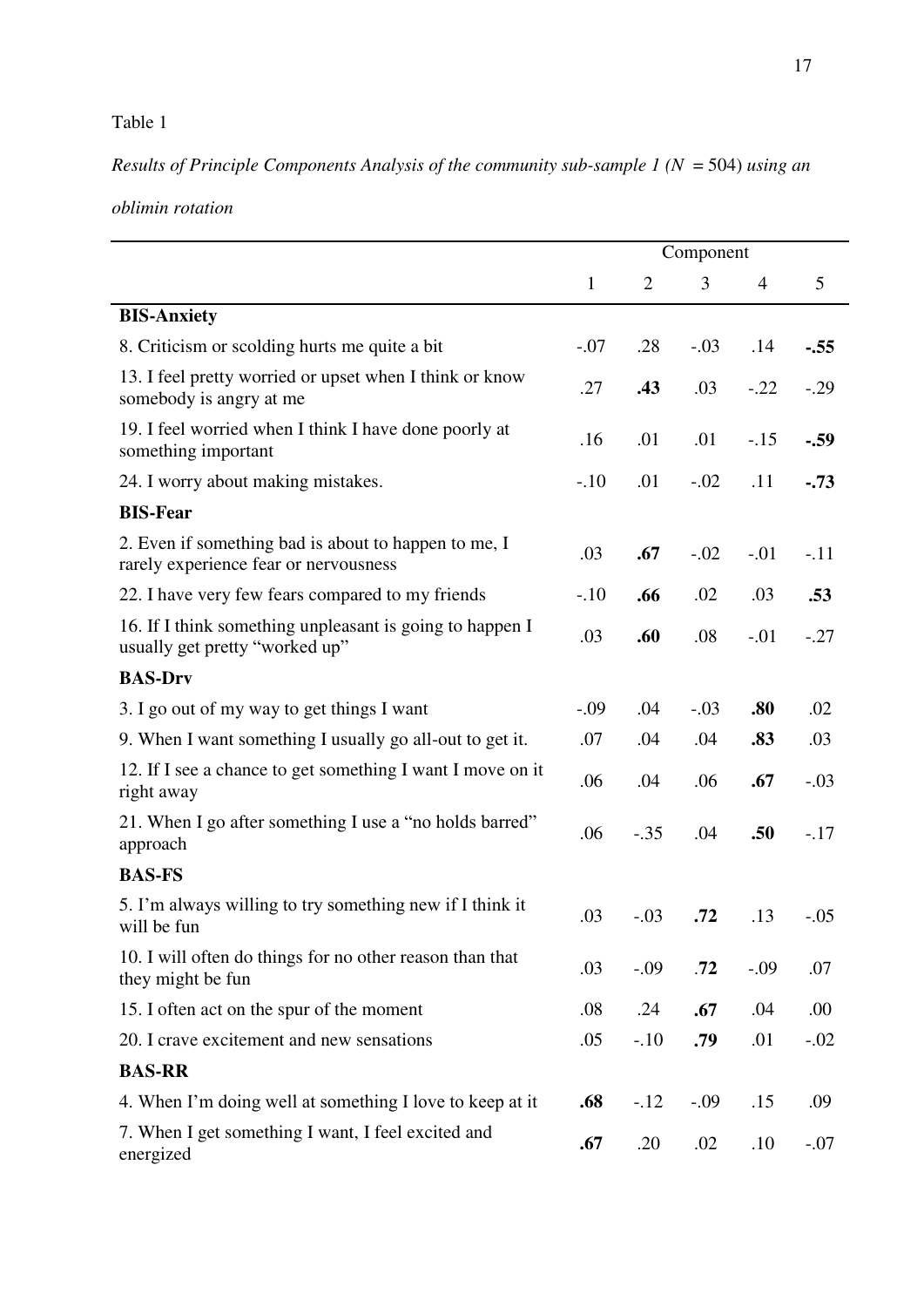| 14. When I see an opportunity for something I like I get<br>excited right away | .70 | .20                               | .02 | $\overline{\phantom{0}11}$ | .08 |
|--------------------------------------------------------------------------------|-----|-----------------------------------|-----|----------------------------|-----|
| 18. When good things happen to me, it affects me<br>strongly                   |     | $.73$ $-.07$ $-.05$ $-.04$ $-.07$ |     |                            |     |
| 23. It would excite me to win a contest                                        | .70 |                                   |     | $-0.04$ .18 $-0.02$ .05    |     |

*Note.* Coefficients greater than .4 are in Bold. All communalities were above .4.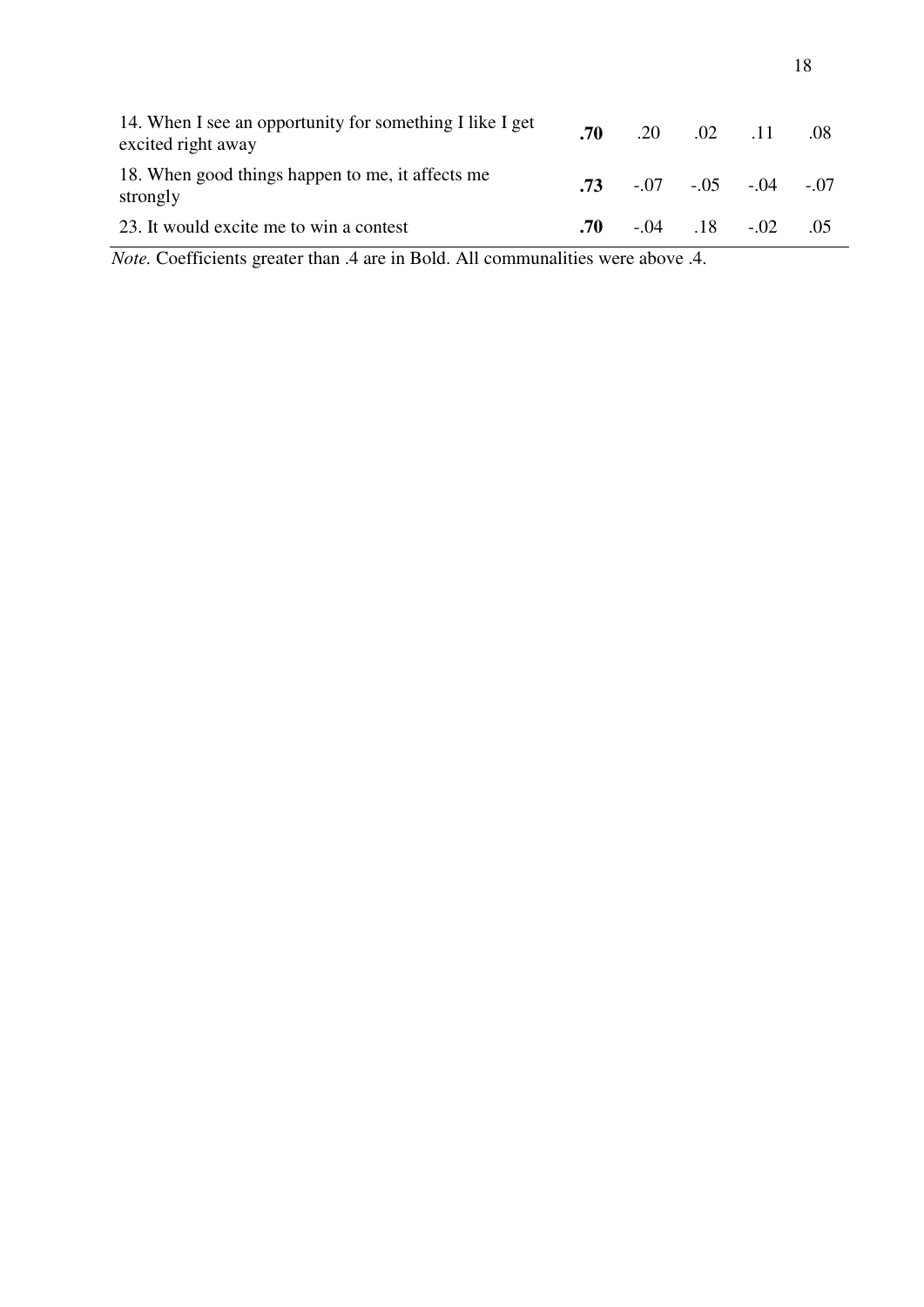## Table 2

*CFA models of the community sub-sample 2 and the sample of dependent heroin users* 

| Model                      | $\overline{X}^2$ (df) | $\text{chnX}^2$ (df)   | <b>SRMR</b> | <b>AGFI</b> | <b>CFI</b> | <b>RMSEA</b> | <b>AIC</b> |  |
|----------------------------|-----------------------|------------------------|-------------|-------------|------------|--------------|------------|--|
| Community $(n=458)$        |                       |                        |             |             |            |              |            |  |
| 2 Factor                   | 977.94 (169)          |                        | 0.09        | 0.75        | 0.58       | 0.10         | 1060       |  |
| 4 Factor                   | 444.15 (164)          | $534(5)$ *             | 0.07        | 0.89        | 0.85       | 0.06         | 536        |  |
| 5 Factor (Johnson)         | 437.27 (160)          | 7 $(4)^a$              | 0.06        | 0.89        | 0.85       | 0.06         | 537        |  |
| 5 Factor (Heym)            | 427.28 (160)          | $17(4)$ <sup>b</sup> * | 0.06        | 0.89        | 0.86       | 0.06         | 527        |  |
| Heroin-dependent $(n=302)$ |                       |                        |             |             |            |              |            |  |
| 2 Factor                   | 701.60 (169)          |                        | 0.08        | 0.75        | 0.68       | 0.10         | 784        |  |
| 4 Factor                   | 459.89 (164)          | $242(5)*$              | 0.06        | 0.83        | 0.82       | 0.08         | 552        |  |
| 5 Factor (Johnson)         | 455.36 (160)          | $5(4)^{a}$             | 0.06        | 0.83        | 0.82       | 0.08         | 555        |  |
| 5 Factor (Heym)            | 376.35 (160)          | 79 $(4)^{b*}$          | 0.06        | 0.86        | 0.87       | 0.07         | 476        |  |

*Note*. SRMR = Standardised Root Mean Residual, AGFI = Adjusted Goodness of Fit Index, CFI = Comparative Fit Index, RMSEA = Root Mean Square Error of Approximation, AIC =

Akaike's Information Criterion.  $a$ <sup>5</sup> Factor (Johnson) model compared with 4 factor model  $b$ <sup>5</sup> 5

Factor (Heym) model compared with 4 factor model